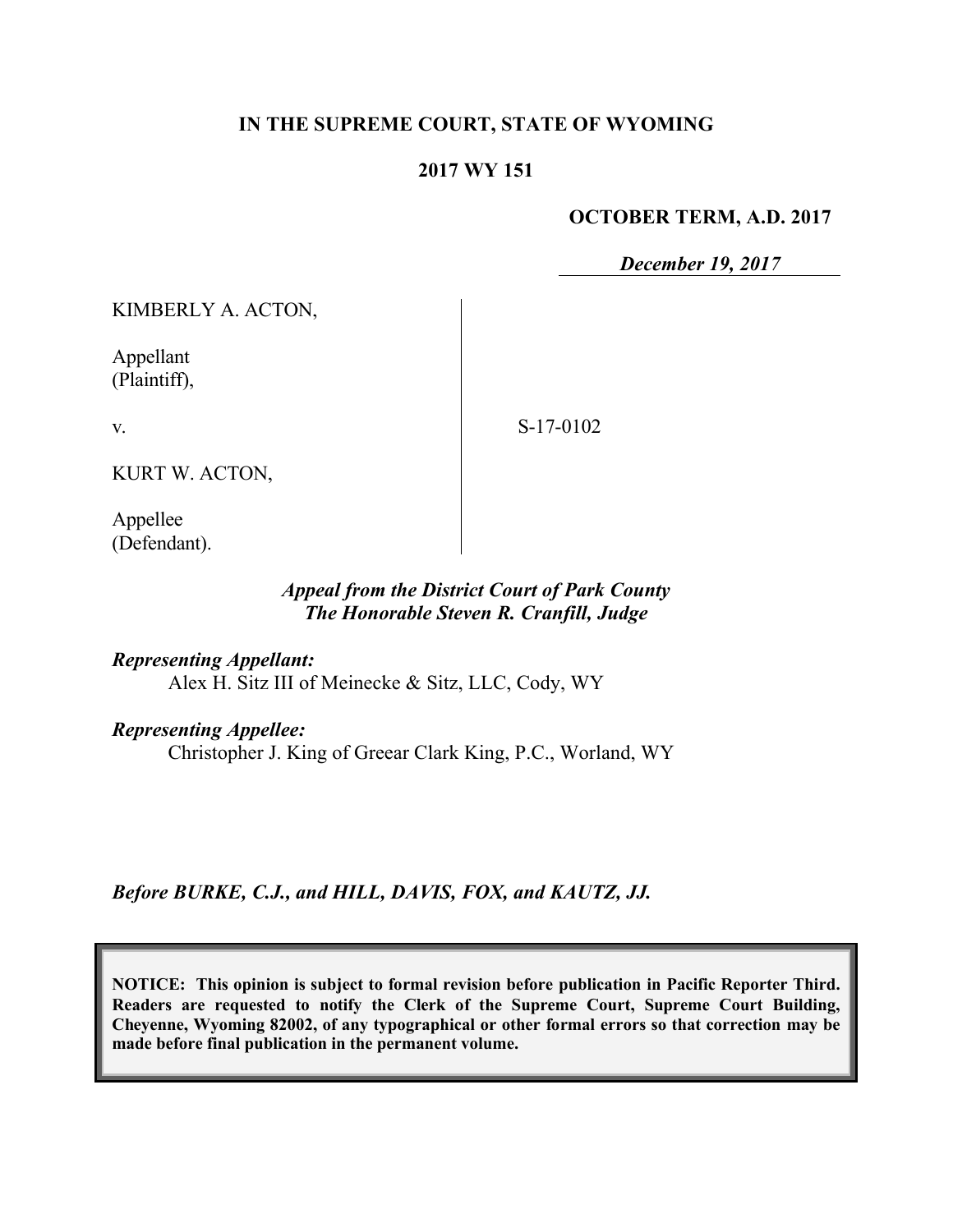**HILL,** Justice.

[¶1] Appellant, Kimberly A. Acton (Wife), argues that the district court erred when it required her to return certain personal property to Appellee, Kurt A. Acton (Husband). By allowing Husband to recover property after the divorce decree's 90-day deadline, Wife argues that the district court improperly modified a property settlement without the required written agreement. We will affirm.

## **ISSUE**

[¶2] Did the district court have authority to modify the parties' Decree of Divorce?

# **FACTS**

[¶3] Husband and Wife divorced in October of 2014. Their divorce decree incorporated a settlement. The settlement agreement provided: "[n]o modification or waiver of any of the terms of the Agreement shall be valid unless in writing[.]" As part of the agreement, the settlement awarded Wife possession of the marital home. However, also as part of the agreement, Husband retained certain personal property located within the home but per the agreement, must have retrieved the property within 90 days, or forfeit it to Wife. At least some of the personal property awarded to Husband was not retrieved within the 90-day window.

[¶4] This matter began in June of 2016, when Husband filed a motion for order to show cause why Wife should not be held in contempt of court for refusing to allow Husband to retrieve the aforementioned personal property. Wife answered and retorted that Husband should be held in contempt for, among other things, not paying alimony.

[¶5] A hearing was held on Husband's motion, whereafter the district court entered an order in February of 2017. The court found neither party to have willfully violated the divorce decree, and also found that "although the parties did not enter a written agreement to extend the 90-day period required of [Husband] to retrieve the personal property as set forth in their divorce agreement, … [Wife] did extend that 90 day period several times." The judge ordered Wife to turn over all personal property belonging to Husband.

[¶6] Wife filed a timely appeal.

# **STANDARD OF REVIEW**

[¶7] The district court's ruling resulted from an evidentiary hearing before the court, and we therefore review the court's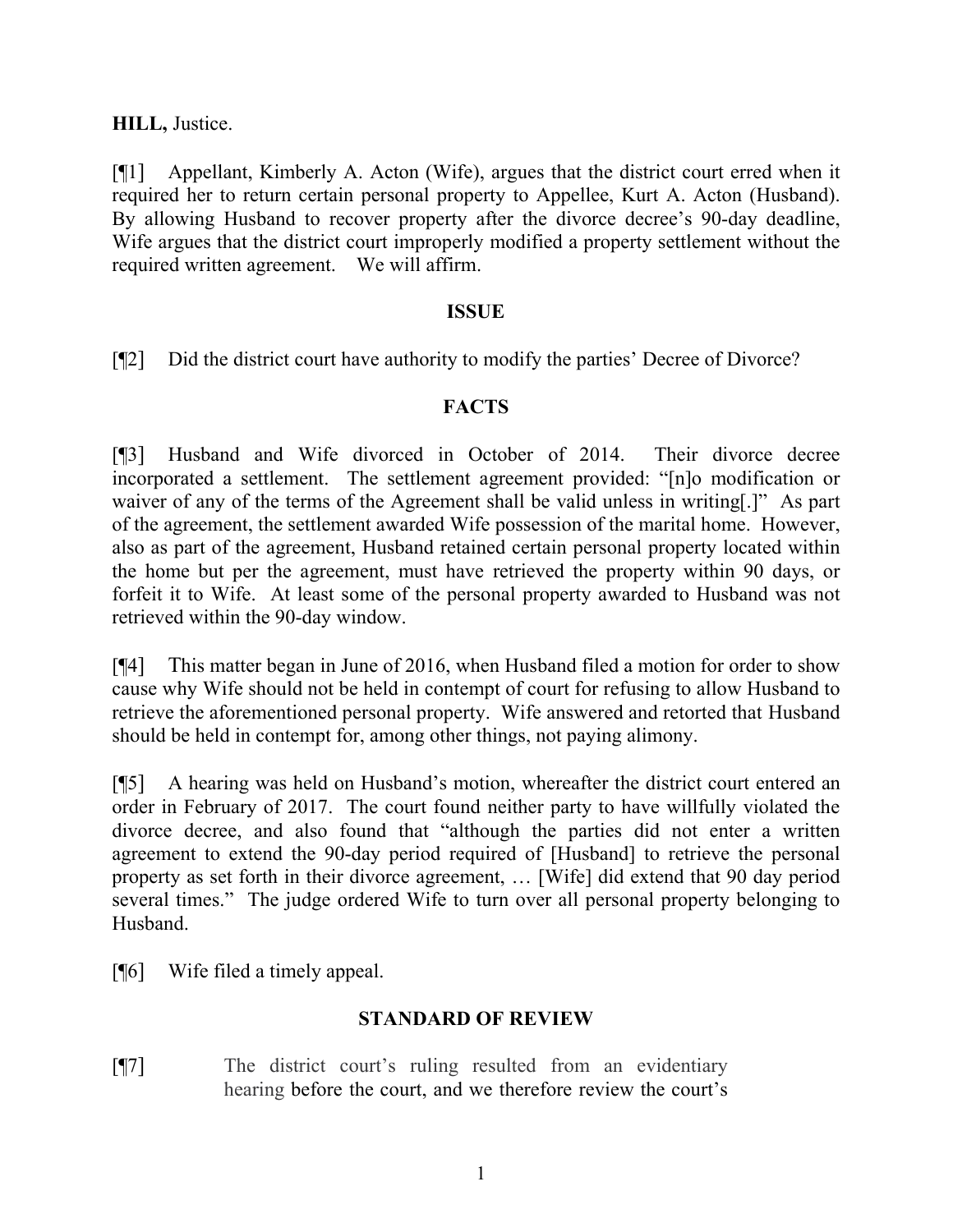findings of fact for clear error and its conclusions of law de novo. *Moore v. Wolititch*, 2015 WY 11, ¶ 9, 341 P.3d 421, 423 (Wyo. 2015) (quoting *Clark v. Ryan Park Prop. & Homeowners Ass'n*, 2014 WY 169, ¶ 6, 340 P.3d 288, 289 (Wyo. 2014)). We have explained:

> The factual findings of a judge are not entitled to the limited review afforded a jury verdict. While the findings are presumptively correct, the appellate court may examine all of the properly admissible evidence in the record. Due regard is given to the opportunity of the trial judge to assess the credibility of the witnesses, and our review does not entail re-weighing disputed evidence. Findings of fact will not be set aside unless they are clearly erroneous. A finding is clearly erroneous when, although there is evidence to support it, the reviewing court on the entire evidence is left with the definite and firm conviction that a mistake has been committed.

*Moore*, ¶ 9, 341 P.3d at 423 (quoting *Miner v. Jesse & Grace, LLC*, 2014 WY 17, ¶ 17, 317 P.3d 1124, 1131 (Wyo. 2014)).

In reviewing the district court's findings for clear error, "we assume that the evidence of the prevailing party below is true and give that party every reasonable inference that can fairly and reasonably be drawn from it." *Moore*, ¶ 10, 341 P.3d at 423 (quoting *Miner*, ¶ 17, 317 P.3d at 1131).

*Samiec v. Hopkins,* 2015 WY 131, ¶¶ 13-14, 358 P.3d 506, 510 (Wyo. 2015).

#### **DISCUSSION**

[¶8] Wife argues on appeal that the district court improperly modified a property settlement, in opposition to the settlement itself, which declared "[n]o modification or waiver of any terms of this Agreement shall be valid unless in writing[.]" We disagree with Wife that the district court modified the parties' settlement agreement, and agree with the district court's holding that it was, in fact, the parties themselves that modified the agreement.

[¶9] We have recognized the "established principle that the parties to a divorce may not modify a divorce decree without submitting those modifications to the district court for its consideration and approval." *Richardson v. Richardson*, 868 P.2d 259, 262 (Wyo.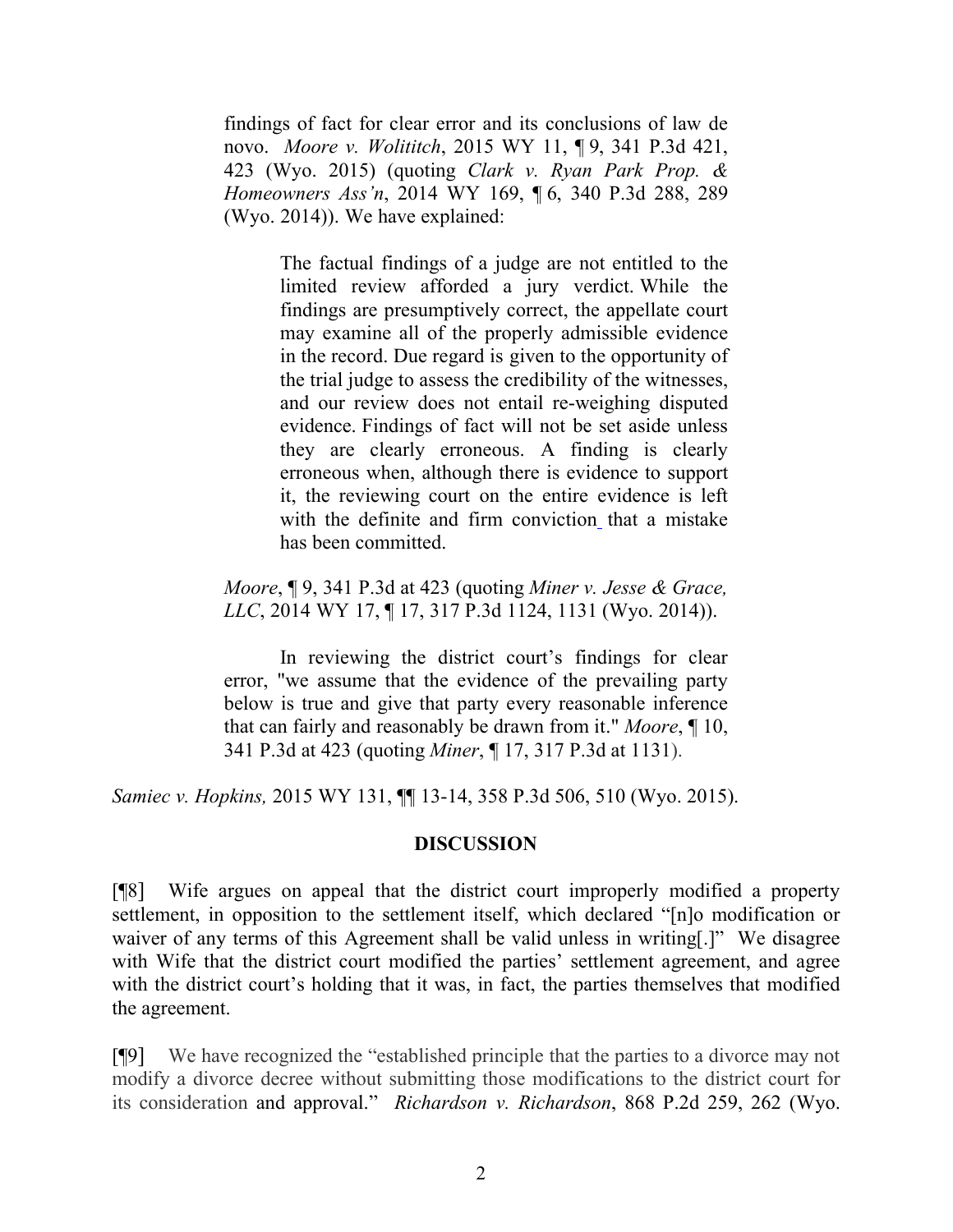1994) (citing *McKenzie v. Shepard*, 814 P.2d 701, 702 (Wyo. 1991)). Usually, the manner in which a decree is modified is by petition to the court by either party to the decree. *Samiec,* ¶ 17, 358 P.3d at 511*; see* Wyo. Stat. Ann. § 20-2-116 (LexisNexis 2017) (district court authority to modify decree's allowance for a party or children on petition of either party). However, this Court has long recognized that even a contract with an integration clause, for instance a divorce agreement, may be modified through oral agreement or by mutual conduct of the parties if certain conditions are met. *See Big-D Signature Corp. v. Sterrett Props., LLC*, 2012 WY 138, ¶ 33, 288 P.3d 72, 80. The conditions that must be met to orally modify an integrated agreement are: "First, there must be evidence that the parties orally modified the contract terms, and second, the parties have taken actions consistent with the new terms." *Big-D*, ¶ 33, 288 P.3d at 81.

[¶10] In this case, the district court was not clearly erroneous in finding that such an oral modification occurred, and the parties acted upon their verbal agreements. To that end, the district court weighed testimony at its hearing to determine as much – that the parties orally extended the 90-day period "several times." The record in this case supports the district court's decision, and the supporting testimony is cited below:

> So the agreement was that I would just leave it there until the house sold. Once the house sold, I would acquire my stuff. Q. When you say the agreement, who was the agreement with?

A. Me and Kim.

Q. Did you put it in writing anywhere?

A. No, sir.

Q. But you had conversations with her about your ability to go ahead and store property there?

A. Correct.

…

Q. So when did you become aware that she was not intending to turn over any of the property?

A. Well, there became a time in, I guess, it would have been July of 2015. I had a week off of work, and I had phoned her and said, I have the whole week off. I am going to come get my stuff; and her reply was, no, let's just hold off on that, and goofball me said, yeah, okay.

Q. So July of 2015 you had this conversation, you asked to come pick up your stuff; would that be right?

A. Correct.

Q. At that point in time, did she tell you that she wasn't going to give any of it back?